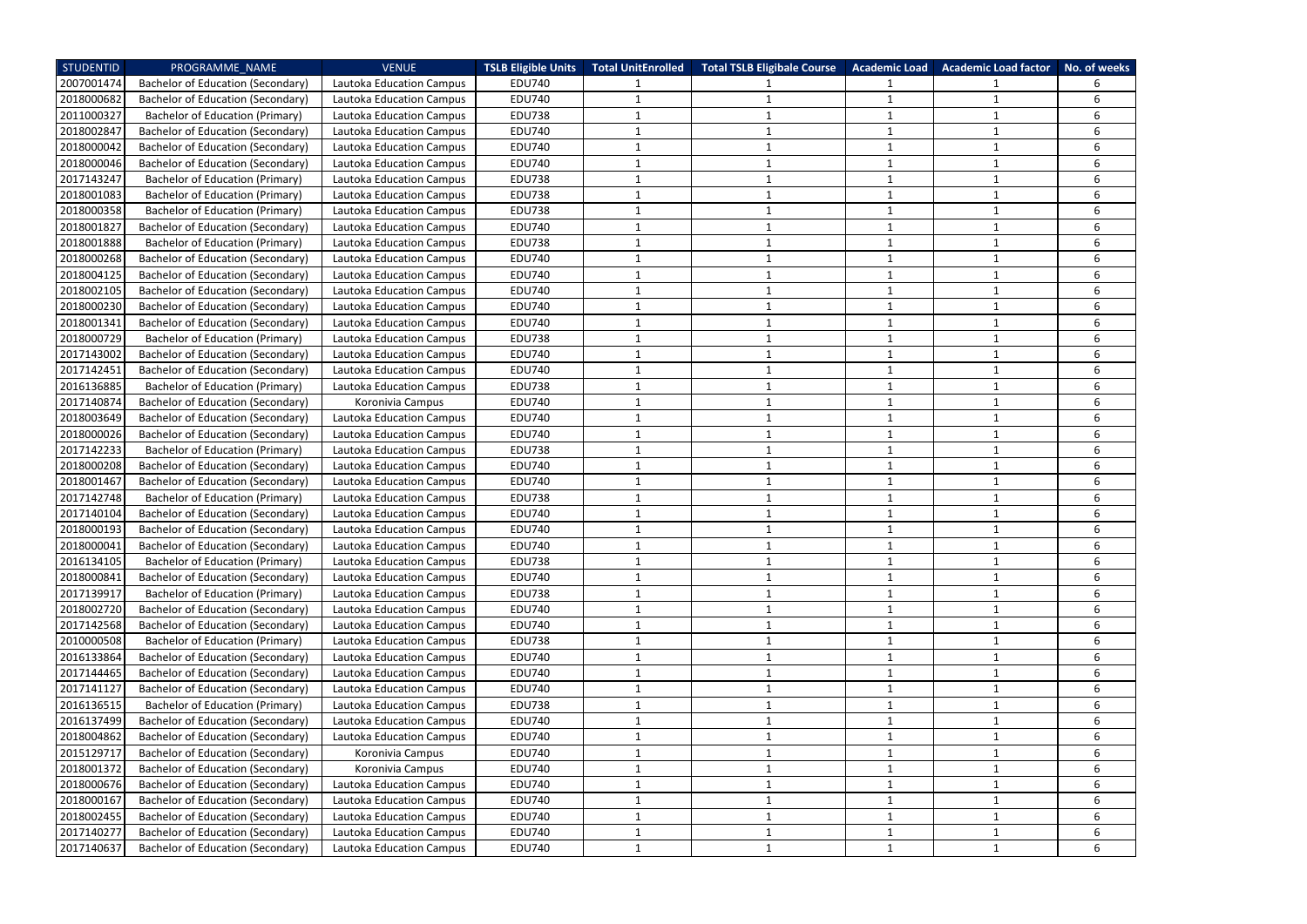| 2018000067 | <b>Bachelor of Education (Secondary)</b> | Lautoka Education Campus        | <b>EDU740</b> | 1            |   | 1              |              | 6 |
|------------|------------------------------------------|---------------------------------|---------------|--------------|---|----------------|--------------|---|
| 2018002790 | Bachelor of Education (Secondary)        | Lautoka Education Campus        | <b>EDU740</b> |              |   |                |              | 6 |
| 2017141822 | Bachelor of Education (Secondary)        | Lautoka Education Campus        | <b>EDU740</b> | 1            |   | 1              |              | 6 |
| 2018001321 | <b>Bachelor of Education (Primary)</b>   | Lautoka Education Campus        | <b>EDU738</b> | 1            |   | $\overline{1}$ |              | 6 |
| 2018002444 | <b>Bachelor of Education (Primary)</b>   | Lautoka Education Campus        | <b>EDU738</b> | 1            |   |                |              | 6 |
| 2018000335 | <b>Bachelor of Education (Secondary)</b> | Lautoka Education Campus        | <b>EDU740</b> | $\mathbf{1}$ |   | $\mathbf{1}$   |              | 6 |
| 2016135896 | <b>Bachelor of Education (Secondary)</b> | Lautoka Education Campus        | <b>EDU740</b> | 1            |   |                |              | 6 |
| 2017139492 | <b>Bachelor of Education (Secondary)</b> | Lautoka Education Campus        | <b>EDU740</b> | 1            |   | $\mathbf{1}$   | $\mathbf{1}$ | 6 |
| 2016135434 | <b>Bachelor of Education (Primary)</b>   | <b>Lautoka Education Campus</b> | <b>EDU738</b> | 1            |   | $\mathbf{1}$   |              | 6 |
| 2018001177 | <b>Bachelor of Education (Primary)</b>   | Lautoka Education Campus        | <b>EDU738</b> | 1            |   | -1             |              | 6 |
| 2017140097 | <b>Bachelor of Education (Primary)</b>   | Lautoka Education Campus        | <b>EDU738</b> | 1            |   | $\overline{1}$ |              | 6 |
| 2017140811 | <b>Bachelor of Education (Primary)</b>   | Lautoka Education Campus        | <b>EDU738</b> | 1            |   | $\mathbf{1}$   |              | 6 |
| 2017140235 | <b>Bachelor of Education (Secondary)</b> | Lautoka Education Campus        | <b>EDU740</b> | 1            |   | $\mathbf{1}$   | $\mathbf{1}$ | 6 |
| 2018001760 | Bachelor of Education (Secondary)        | Samabula                        | <b>EDU740</b> | 1            |   |                |              | 6 |
| 2017142747 | <b>Bachelor of Education (Primary)</b>   | Lautoka Education Campus        | <b>EDU738</b> | 1            |   | 1              |              | 6 |
| 2018003215 | Bachelor of Education (Secondary)        | Lautoka Education Campus        | <b>EDU740</b> | 1            |   | 1              |              | 6 |
| 2017143151 | Bachelor of Education (Secondary)        | Koronivia Campus                | <b>EDU740</b> | 1            |   | -1             |              | 6 |
| 2018001330 | <b>Bachelor of Education (Secondary)</b> | Koronivia Campus                | <b>EDU740</b> | 1            |   | $\overline{1}$ | -1           | 6 |
| 2018003435 | <b>Bachelor of Education (Primary)</b>   | Lautoka Education Campus        | <b>EDU738</b> | 1            |   | 1              |              | 6 |
| 2009000257 | <b>Bachelor of Education (Primary)</b>   | Lautoka Education Campus        | <b>EDU738</b> | 1            |   | 1              |              | 6 |
| 2006002681 | <b>Bachelor of Education (Primary)</b>   | Lautoka Education Campus        | <b>EDU738</b> | 1            |   |                |              | 6 |
| 2018002871 | <b>Bachelor of Education (Secondary)</b> | Lautoka Education Campus        | <b>EDU740</b> | 1            |   | $\mathbf{1}$   |              | 6 |
| 2018000502 | Bachelor of Education (Secondary)        | Lautoka Education Campus        | <b>EDU740</b> | $\mathbf{1}$ |   | $\overline{1}$ |              | 6 |
| 2018003079 | Bachelor of Education (Secondary)        | Lautoka Education Campus        | <b>EDU740</b> |              |   |                |              | 6 |
| 2014125136 | <b>Bachelor of Education (Primary)</b>   | Lautoka Education Campus        | <b>EDU738</b> | 1            |   | $\mathbf{1}$   | $\mathbf{1}$ | 6 |
| 2010005415 | <b>Bachelor of Education (Secondary)</b> | Koronivia Campus                | <b>EDU740</b> | 1            |   | $\mathbf{1}$   |              | 6 |
| 2018002017 | <b>Bachelor of Education (Secondary)</b> | Koronivia Campus                | <b>EDU740</b> | 1            |   | $\mathbf{1}$   | 1            | 6 |
| 2015129490 | <b>Bachelor of Education (Primary)</b>   | Lautoka Education Campus        | <b>EDU738</b> | 1            |   | $\mathbf{1}$   |              | 6 |
| 2018000079 | <b>Bachelor of Education (Secondary)</b> | Lautoka Education Campus        | <b>EDU740</b> | 1            |   |                |              | 6 |
| 2018001591 | <b>Bachelor of Education (Secondary)</b> | Lautoka Education Campus        | <b>EDU740</b> | 1            |   |                |              | 6 |
| 2018001703 | Bachelor of Education (Secondary)        | Lautoka Education Campus        | <b>EDU740</b> |              |   |                |              |   |
| 2018003718 | <b>Bachelor of Education (Secondary)</b> | Lautoka Education Campus        | <b>EDU740</b> | 1            |   | $\mathbf{1}$   | 1            | 6 |
| 2018000296 | Bachelor of Education (Secondary)        | Lautoka Education Campus        | <b>EDU740</b> | $\mathbf{1}$ |   | $\mathbf{1}$   | $\mathbf 1$  | 6 |
| 2015132279 | <b>Bachelor of Education (Secondary)</b> | Lautoka Education Campus        | <b>EDU740</b> | 1            |   | $\mathbf{1}$   |              | 6 |
| 2018001015 | Bachelor of Education (Secondary)        | Lautoka Education Campus        | <b>EDU740</b> | 1            | 1 | $\mathbf{1}$   | $\mathbf{1}$ | 6 |
| 2018001059 | <b>Bachelor of Education (Secondary)</b> | Lautoka Education Campus        | <b>EDU740</b> | 1            |   |                |              | 6 |
| 2015127583 | <b>Bachelor of Education (Primary)</b>   | Lautoka Education Campus        | <b>EDU738</b> | 1            |   | -1             |              | 6 |
| 2017000161 | <b>Bachelor of Education (Secondary)</b> | Lautoka Education Campus        | <b>EDU740</b> | 1            |   | $\mathbf{1}$   |              | 6 |
| 2018000698 | <b>Bachelor of Education (Primary)</b>   | Lautoka Education Campus        | <b>EDU738</b> | $\mathbf{1}$ |   | $\mathbf{1}$   | 1            | 6 |
| 2018001026 | <b>Bachelor of Education (Secondary)</b> | Lautoka Education Campus        | <b>EDU740</b> | 1            |   | $\mathbf{1}$   | $\mathbf{1}$ | 6 |
| 2017139767 | <b>Bachelor of Education (Primary)</b>   | Lautoka Education Campus        | <b>EDU738</b> | 1            |   | $\mathbf{1}$   |              | 6 |
| 2018002009 | <b>Bachelor of Education (Secondary)</b> | Lautoka Education Campus        | <b>EDU740</b> | 1            |   | $\mathbf{1}$   |              | 6 |
| 2018002259 | Bachelor of Education (Secondary)        | Lautoka Education Campus        | <b>EDU740</b> | 1            |   | $\mathbf{1}$   |              | 6 |
| 2018002425 | <b>Bachelor of Education (Secondary)</b> | Samabula                        | <b>EDU740</b> | 1            |   | $\mathbf{1}$   | $\mathbf{1}$ | 6 |
| 2017140928 | <b>Bachelor of Education (Secondary)</b> | Lautoka Education Campus        | <b>EDU740</b> | 1            |   | 1              |              | 6 |
| 2018000124 | <b>Bachelor of Education (Secondary)</b> | Lautoka Education Campus        | <b>EDU740</b> | 1            |   | 1              |              | 6 |
| 2018002493 | <b>Bachelor of Education (Primary)</b>   | Lautoka Education Campus        | <b>EDU738</b> | 1            |   | $\mathbf{1}$   | $\mathbf 1$  | 6 |
| 2018001151 | <b>Bachelor of Education (Secondary)</b> | Lautoka Education Campus        | <b>EDU740</b> | 1            |   | $\mathbf{1}$   | 1            | 6 |
| 2016135546 | Bachelor of Education (Secondary)        | Lautoka Education Campus        | <b>EDU740</b> | $\mathbf{1}$ |   | $\mathbf{1}$   |              | 6 |
| 2018000813 | Bachelor of Education (Secondary)        | Koronivia Campus                | <b>EDU740</b> | $\mathbf{1}$ | 1 | $\mathbf{1}$   | 1            | 6 |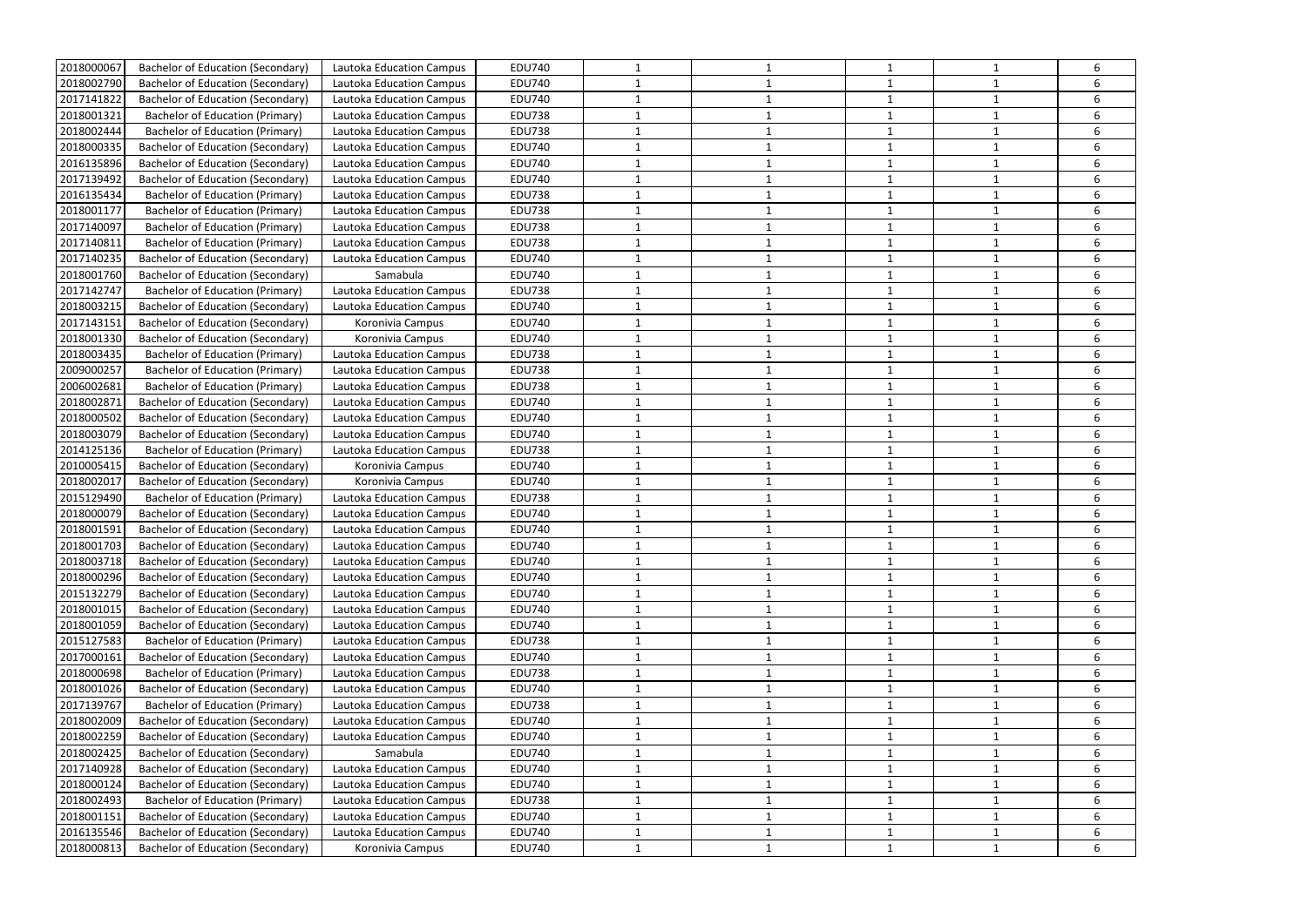| 2017142372 | Bachelor of Education (Secondary)        | <b>Lautoka Education Campus</b> | <b>EDU740</b> |              |   |              |              | 6 |
|------------|------------------------------------------|---------------------------------|---------------|--------------|---|--------------|--------------|---|
| 2018000053 | Bachelor of Education (Secondary)        | Lautoka Education Campus        | <b>EDU740</b> | 1            |   | 1            |              | 6 |
| 2017140588 | <b>Bachelor of Education (Primary)</b>   | Lautoka Education Campus        | <b>EDU738</b> | 1            |   | -1           |              | 6 |
| 2011001790 | <b>Bachelor of Education (Primary)</b>   | Lautoka Education Campus        | <b>EDU738</b> | 1            |   | 1            | -1           | 6 |
| 2018001903 | <b>Bachelor of Education (Secondary)</b> | Koronivia Campus                | <b>EDU740</b> | 1            |   | 1            |              | 6 |
| 2018004309 | <b>Bachelor of Education (Secondary)</b> | Lautoka Education Campus        | <b>EDU740</b> | 1            |   | 1            |              | 6 |
| 2017141016 | Bachelor of Education (Secondary)        | Lautoka Education Campus        | <b>EDU740</b> | 1            |   |              |              | 6 |
| 2017140598 | <b>Bachelor of Education (Secondary)</b> | <b>Lautoka Education Campus</b> | <b>EDU740</b> | 1            |   | $\mathbf{1}$ |              | 6 |
| 2012009967 | <b>Bachelor of Education (Primary)</b>   | Lautoka Education Campus        | <b>EDU738</b> | 1            |   | 1            | $\mathbf 1$  | 6 |
| 2016137789 | <b>Bachelor of Education (Secondary)</b> | <b>Lautoka Education Campus</b> | <b>EDU740</b> | $\mathbf{1}$ |   | -1           |              | 6 |
| 2015128564 | Bachelor of Education (Secondary)        | Koronivia Campus                | <b>EDU740</b> | 1            |   | 1            |              | 6 |
| 2018000955 | <b>Bachelor of Education (Secondary)</b> | Lautoka Education Campus        | <b>EDU740</b> | 1            |   | 1            |              | 6 |
| 2018000563 | <b>Bachelor of Education (Secondary)</b> | Lautoka Education Campus        | <b>EDU740</b> | 1            |   | 1            |              | 6 |
| 2018000622 | <b>Bachelor of Education (Secondary)</b> | Lautoka Education Campus        | <b>EDU740</b> | 1            |   | 1            |              | 6 |
| 2015127775 | Bachelor of Education (Secondary)        | Koronivia Campus                | <b>EDU740</b> | 1            |   | 1            |              | 6 |
| 2017140559 | Bachelor of Education (Primary)          | Lautoka Education Campus        | <b>EDU738</b> | 1            |   | -1           |              | 6 |
| 2018003078 | Bachelor of Education (Secondary)        | Lautoka Education Campus        | <b>EDU740</b> | 1            |   | 1            |              | 6 |
| 2018002951 | <b>Bachelor of Education (Secondary)</b> | Koronivia Campus                | <b>EDU740</b> | 1            |   | $\mathbf{1}$ |              | 6 |
| 2017141495 | <b>Bachelor of Education (Secondary)</b> | Lautoka Education Campus        | <b>EDU740</b> | 1            |   |              |              | 6 |
| 2017144264 | <b>Bachelor of Education (Primary)</b>   | Lautoka Education Campus        | <b>EDU738</b> |              |   |              |              | 6 |
| 2018001748 | <b>Bachelor of Education (Primary)</b>   | Lautoka Education Campus        | <b>EDU738</b> | 1            |   | $\mathbf{1}$ |              | 6 |
| 2011001850 | <b>Bachelor of Education (Secondary)</b> | Lautoka Education Campus        | <b>EDU740</b> | 1            |   | 1            | -1           | 6 |
| 2016133459 | <b>Bachelor of Education (Secondary)</b> | Lautoka Education Campus        | <b>EDU740</b> | 1            |   | $\mathbf{1}$ |              | 6 |
| 2017142381 | <b>Bachelor of Education (Primary)</b>   | Lautoka Education Campus        | <b>EDU738</b> | 1            |   | 1            |              | 6 |
| 2008002967 | <b>Bachelor of Education (Secondary)</b> | Lautoka Education Campus        | <b>EDU740</b> | 1            |   | 1            |              | 6 |
| 2018000746 | Bachelor of Education (Secondary)        | Lautoka Education Campus        | <b>EDU740</b> | 1            |   |              |              | 6 |
| 2018004251 | Bachelor of Education (Secondary)        | Koronivia Campus                | <b>EDU740</b> | 1            |   | $\mathbf{1}$ |              | 6 |
| 2018002801 | Bachelor of Education (Secondary)        | Lautoka Education Campus        | <b>EDU740</b> | 1            |   | -1           |              | 6 |
| 2018000024 | <b>Bachelor of Education (Secondary)</b> | Lautoka Education Campus        | <b>EDU740</b> | 1            |   | 1            |              | 6 |
| 2017141929 | <b>Bachelor of Education (Secondary)</b> | Lautoka Education Campus        | <b>EDU740</b> | 1            |   | -1           |              | 6 |
| 2017140770 | <b>Bachelor of Education (Secondary)</b> | Lautoka Education Campus        | <b>EDU740</b> |              |   |              |              |   |
| 2018003538 | <b>Bachelor of Education (Secondary)</b> | Koronivia Campus                | <b>EDU740</b> | $\mathbf{1}$ |   | $\mathbf{1}$ | 1            | 6 |
| 2017139639 | <b>Bachelor of Education (Primary)</b>   | Lautoka Education Campus        | <b>EDU738</b> | 1            |   |              |              | 6 |
| 2015129615 | Bachelor of Education (Secondary)        | Koronivia Campus                | <b>EDU740</b> | 1            |   | $\mathbf{1}$ | 1            | 6 |
| 2016135759 | Bachelor of Education (Secondary)        | <b>Lautoka Education Campus</b> | <b>EDU740</b> | $\mathbf{1}$ |   | $\mathbf{1}$ |              | 6 |
| 2018000749 | <b>Bachelor of Education (Secondary)</b> | Lautoka Education Campus        | <b>EDU740</b> | 1            |   | 1            |              | 6 |
| 2018005383 | <b>Bachelor of Education (Primary)</b>   | Lautoka Education Campus        | <b>EDU738</b> | $\mathbf{1}$ |   | $\mathbf{1}$ | $\mathbf{1}$ | 6 |
| 2013115376 | Bachelor of Education (Secondary)        | Lautoka Education Campus        | <b>EDU740</b> | $\mathbf{1}$ |   | $\mathbf{1}$ |              | 6 |
| 2018000078 | <b>Bachelor of Education (Secondary)</b> | Lautoka Education Campus        | <b>EDU740</b> | 1            |   | $\mathbf{1}$ | 1            | 6 |
| 2012002271 | <b>Bachelor of Education (Primary)</b>   | Lautoka Education Campus        | <b>EDU738</b> | 1            | 1 | $\mathbf{1}$ | $\mathbf 1$  | 6 |
| 2018001155 | <b>Bachelor of Education (Secondary)</b> | Lautoka Education Campus        | <b>EDU740</b> | 1            |   | $\mathbf{1}$ |              | 6 |
| 2017142576 | Bachelor of Education (Secondary)        | Lautoka Education Campus        | <b>EDU740</b> | 1            |   | 1            |              | 6 |
| 2017139962 | <b>Bachelor of Education (Secondary)</b> | Lautoka Education Campus        | <b>EDU740</b> | $\mathbf{1}$ | 1 | $\mathbf{1}$ | 1            | 6 |
| 2017139736 | <b>Bachelor of Education (Secondary)</b> | Lautoka Education Campus        | <b>EDU740</b> | $\mathbf{1}$ | 1 | $\mathbf{1}$ | $\mathbf{1}$ | 6 |
| 2018000871 | Bachelor of Education (Secondary)        | Lautoka Education Campus        | <b>EDU740</b> | $\mathbf{1}$ |   | $\mathbf{1}$ |              | 6 |
| 2017143063 | <b>Bachelor of Education (Primary)</b>   | Lautoka Education Campus        | <b>EDU738</b> | 1            |   | $\mathbf{1}$ | 1            | 6 |
| 2016133570 | Bachelor of Education (Secondary)        | Lautoka Education Campus        | <b>EDU740</b> | $\mathbf 1$  |   | $\mathbf{1}$ |              | 6 |
| 2018001071 | <b>Bachelor of Education (Primary)</b>   | Lautoka Education Campus        | <b>EDU738</b> | $\mathbf{1}$ |   | $\mathbf{1}$ | $\mathbf{1}$ | 6 |
| 2017139772 | <b>Bachelor of Education (Primary)</b>   | Lautoka Education Campus        | <b>EDU738</b> | 1            | 1 | $\mathbf{1}$ | $\mathbf{1}$ | 6 |
| 2018000311 | <b>Bachelor of Education (Secondary)</b> | Lautoka Education Campus        | <b>EDU740</b> | $\mathbf{1}$ | 1 | $\mathbf{1}$ | $\mathbf{1}$ | 6 |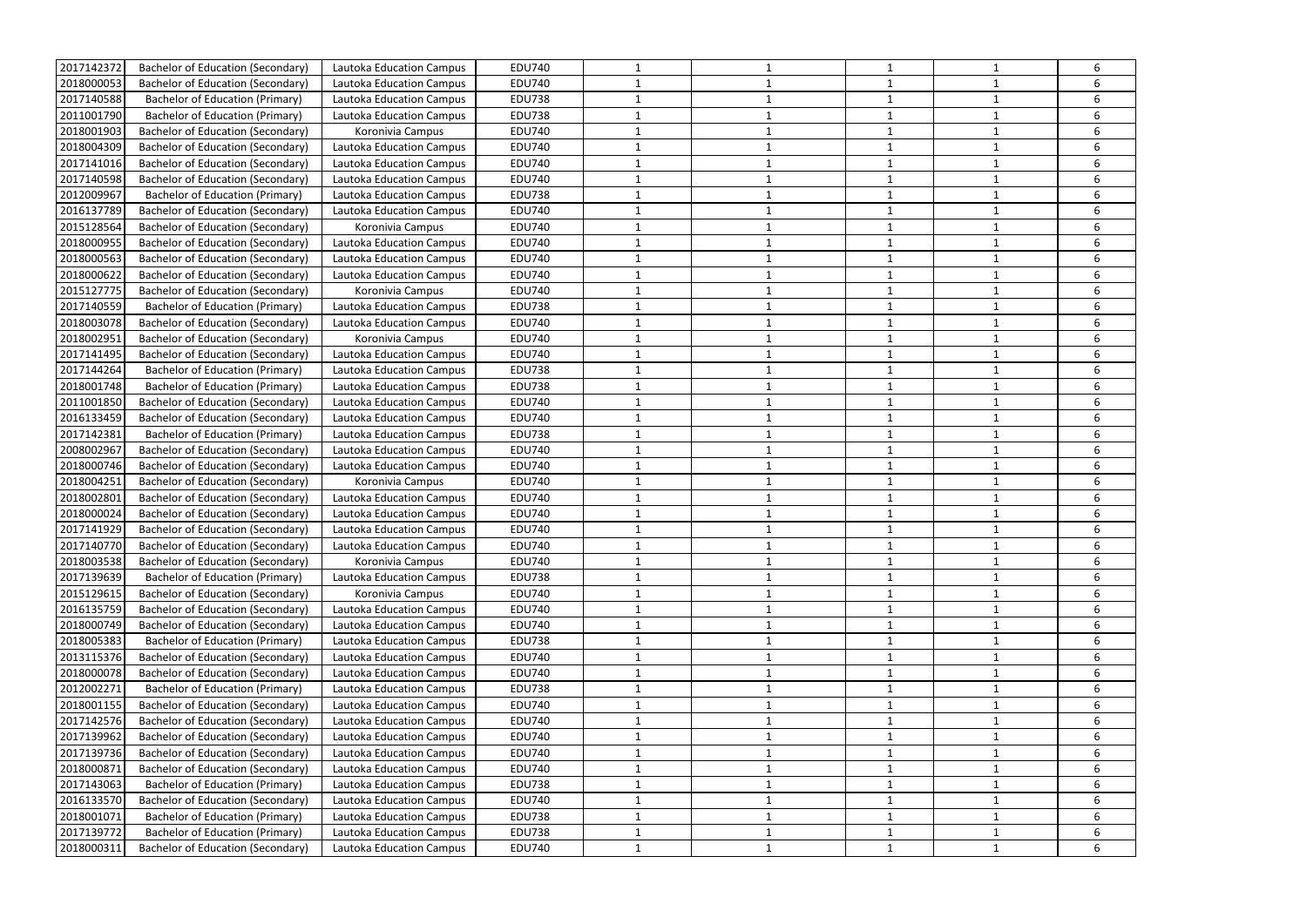| 2015127984 | <b>Bachelor of Education (Secondary)</b> | Lautoka Education Campus        | <b>EDU740</b> | 1            |   | 1              |              | 6 |
|------------|------------------------------------------|---------------------------------|---------------|--------------|---|----------------|--------------|---|
| 2018002750 | Bachelor of Education (Secondary)        | Lautoka Education Campus        | <b>EDU740</b> |              |   |                |              | 6 |
| 2018005470 | Bachelor of Education (Secondary)        | Lautoka Education Campus        | <b>EDU740</b> | 1            |   | $\mathbf{1}$   |              | 6 |
| 2018002515 | <b>Bachelor of Education (Secondary)</b> | Lautoka Education Campus        | <b>EDU740</b> | 1            |   | $\overline{1}$ |              | 6 |
| 2018001994 | Bachelor of Education (Secondary)        | Lautoka Education Campus        | <b>EDU740</b> | 1            |   |                |              | 6 |
| 2017142198 | <b>Bachelor of Education (Secondary)</b> | Lautoka Education Campus        | <b>EDU740</b> | 1            |   | $\mathbf{1}$   |              | 6 |
| 2016134660 | Bachelor of Education (Secondary)        | Lautoka Education Campus        | <b>EDU740</b> | 1            |   |                |              | 6 |
| 2018000200 | <b>Bachelor of Education (Primary)</b>   | Lautoka Education Campus        | <b>EDU738</b> | 1            |   | $\mathbf{1}$   | $\mathbf{1}$ | 6 |
| 2018000339 | Bachelor of Education (Secondary)        | Lautoka Education Campus        | <b>EDU740</b> | 1            |   | $\mathbf{1}$   |              | 6 |
| 2017142400 | <b>Bachelor of Education (Secondary)</b> | Lautoka Education Campus        | <b>EDU740</b> | 1            |   | -1             |              | 6 |
| 2016138617 | <b>Bachelor of Education (Secondary)</b> | Lautoka Education Campus        | <b>EDU740</b> | 1            |   | $\overline{1}$ |              | 6 |
| 2018002633 | <b>Bachelor of Education (Primary)</b>   | Lautoka Education Campus        | <b>EDU738</b> | 1            |   | $\mathbf{1}$   |              | 6 |
| 2018002139 | <b>Bachelor of Education (Secondary)</b> | Lautoka Education Campus        | <b>EDU740</b> | 1            |   | $\mathbf{1}$   | $\mathbf{1}$ | 6 |
| 2017144058 | <b>Bachelor of Education (Primary)</b>   | Lautoka Education Campus        | <b>EDU738</b> | 1            |   |                |              | 6 |
| 2017144770 | Bachelor of Education (Secondary)        | <b>Lautoka Education Campus</b> | <b>EDU740</b> | 1            |   | $\mathbf{1}$   |              | 6 |
| 2017140532 | <b>Bachelor of Education (Primary)</b>   | Lautoka Education Campus        | <b>EDU738</b> | 1            |   | 1              |              | 6 |
| 2016135239 | <b>Bachelor of Education (Secondary)</b> | Lautoka Education Campus        | <b>EDU740</b> | 1            |   | $\overline{1}$ |              | 6 |
| 2018001094 | <b>Bachelor of Education (Secondary)</b> | Lautoka Education Campus        | <b>EDU740</b> | 1            |   | -1             | -1           | 6 |
| 2018002076 | <b>Bachelor of Education (Primary)</b>   | Lautoka Education Campus        | <b>EDU738</b> | 1            |   | 1              |              | 6 |
| 2018002707 | <b>Bachelor of Education (Secondary)</b> | Lautoka Education Campus        | <b>EDU740</b> | 1            |   | 1              |              | 6 |
| 2018002106 | <b>Bachelor of Education (Secondary)</b> | Lautoka Education Campus        | <b>EDU740</b> | 1            |   |                |              | 6 |
| 2018000038 | <b>Bachelor of Education (Primary)</b>   | Lautoka Education Campus        | <b>EDU738</b> | 1            |   | $\mathbf{1}$   |              | 6 |
| 2018001458 | <b>Bachelor of Education (Secondary)</b> | Lautoka Education Campus        | <b>EDU740</b> | 1            |   | 1              |              | 6 |
| 2018000084 | Bachelor of Education (Primary)          | Lautoka Education Campus        | <b>EDU738</b> |              |   |                |              | 6 |
| 2018000055 | <b>Bachelor of Education (Secondary)</b> | Lautoka Education Campus        | <b>EDU740</b> | 1            |   | $\mathbf{1}$   | $\mathbf{1}$ | 6 |
| 2010004046 | <b>Bachelor of Education (Secondary)</b> | Lautoka Education Campus        | <b>EDU740</b> | 1            |   | $\mathbf{1}$   |              | 6 |
| 2018001259 | <b>Bachelor of Education (Secondary)</b> | Lautoka Education Campus        | <b>EDU740</b> | 1            |   | $\mathbf{1}$   | 1            | 6 |
| 2008000137 | <b>Bachelor of Education (Primary)</b>   | Lautoka Education Campus        | <b>EDU738</b> | 1            |   | $\mathbf{1}$   |              | 6 |
| 2018000522 | <b>Bachelor of Education (Secondary)</b> | Koronivia Campus                | <b>EDU740</b> | 1            |   |                |              | 6 |
| 2012002932 | Bachelor of Education (Secondary)        | Koronivia Campus                | <b>EDU740</b> | 1            |   |                |              | 6 |
| 2015127619 | Bachelor of Education (Secondary)        | Koronivia Campus                | <b>EDU740</b> |              |   |                |              |   |
| 2010003567 | <b>Bachelor of Education (Secondary)</b> | Lautoka Education Campus        | <b>EDU740</b> | 1            |   | $\mathbf{1}$   | 1            | 6 |
| 2014125267 | Bachelor of Education (Secondary)        | Koronivia Campus                | <b>EDU740</b> | $\mathbf{1}$ |   | $\mathbf{1}$   | $\mathbf 1$  | 6 |
| 2015130265 | <b>Bachelor of Education (Secondary)</b> | Koronivia Campus                | <b>EDU740</b> | 1            |   | 1              |              | 6 |
| 2018003226 | <b>Bachelor of Education (Primary)</b>   | <b>Lautoka Education Campus</b> | <b>EDU738</b> | 1            |   | $\mathbf{1}$   | $\mathbf{1}$ | 6 |
| 2015129476 | <b>Bachelor of Education (Primary)</b>   | Lautoka Education Campus        | <b>EDU738</b> | 1            |   |                |              | 6 |
| 2017001434 | <b>Bachelor of Education (Secondary)</b> | Lautoka Education Campus        | <b>EDU740</b> | 1            |   | $\mathbf{1}$   |              | 6 |
| 2016134571 | Bachelor of Education (Secondary)        | Samabula                        | <b>EDU740</b> | 1            |   | $\mathbf{1}$   |              | 6 |
| 2016133801 | <b>Bachelor of Education (Primary)</b>   | Lautoka Education Campus        | <b>EDU738</b> | 1            |   | $\mathbf{1}$   |              | 6 |
| 2014119936 | <b>Bachelor of Education (Secondary)</b> | Lautoka Education Campus        | <b>EDU740</b> | 1            |   | $\mathbf{1}$   | $\mathbf{1}$ | 6 |
| 2017140126 | <b>Bachelor of Education (Primary)</b>   | Lautoka Education Campus        | <b>EDU738</b> | 1            |   | $\mathbf{1}$   |              | 6 |
| 2017139616 | <b>Bachelor of Education (Primary)</b>   | Lautoka Education Campus        | <b>EDU738</b> | 1            |   | $\mathbf{1}$   |              | 6 |
| 2018000341 | <b>Bachelor of Education (Secondary)</b> | Samabula                        | <b>EDU740</b> | 1            |   | $\mathbf{1}$   |              | 6 |
| 2018000168 | <b>Bachelor of Education (Secondary)</b> | Lautoka Education Campus        | <b>EDU740</b> | 1            |   | $\mathbf{1}$   | $\mathbf{1}$ | 6 |
| 2018000602 | <b>Bachelor of Education (Primary)</b>   | Lautoka Education Campus        | <b>EDU738</b> | 1            |   | 1              |              | 6 |
| 2018001041 | <b>Bachelor of Education (Secondary)</b> | Lautoka Education Campus        | <b>EDU740</b> | 1            |   | 1              |              | 6 |
| 2018000205 | <b>Bachelor of Education (Secondary)</b> | Lautoka Education Campus        | <b>EDU740</b> | 1            |   | $\mathbf{1}$   | $\mathbf 1$  | 6 |
| 2015129158 | <b>Bachelor of Education (Primary)</b>   | Lautoka Education Campus        | <b>EDU738</b> | 1            |   | $\mathbf{1}$   | 1            | 6 |
| 2017141933 | Bachelor of Education (Secondary)        | Lautoka Education Campus        | <b>EDU740</b> | $\mathbf{1}$ |   | $\mathbf{1}$   |              | 6 |
| 2018001040 | Bachelor of Education (Secondary)        | Lautoka Education Campus        | <b>EDU740</b> | $\mathbf{1}$ | 1 | $\mathbf{1}$   | 1            | 6 |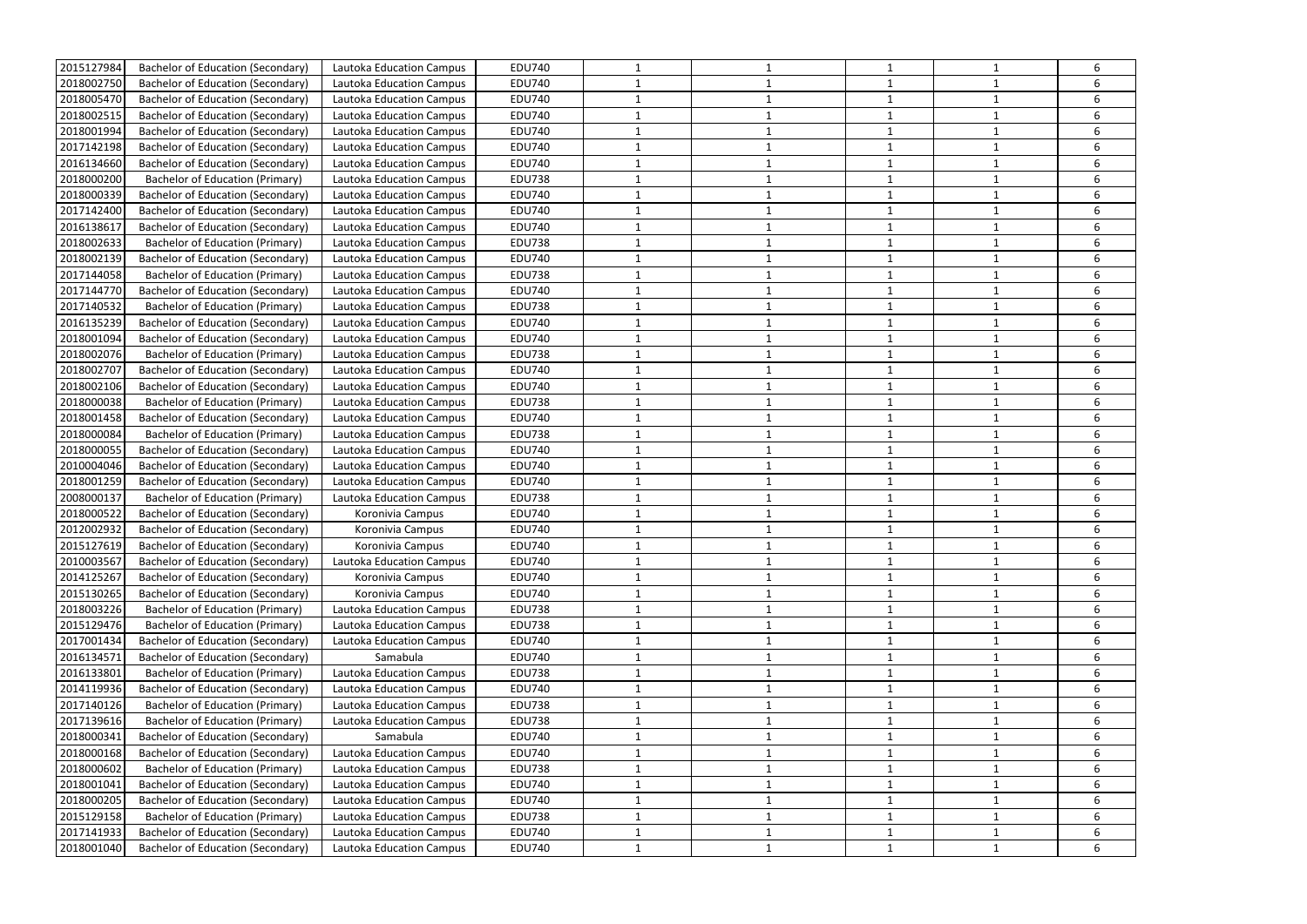| 2018001344 | <b>Bachelor of Education (Secondary)</b> | Lautoka Education Campus        | <b>EDU740</b> |              |   |              |              | 6      |
|------------|------------------------------------------|---------------------------------|---------------|--------------|---|--------------|--------------|--------|
| 2015129302 | <b>Bachelor of Education (Primary)</b>   | Lautoka Education Campus        | <b>EDU738</b> | 1            |   | 1            |              | 6      |
| 2016136895 | <b>Bachelor of Education (Primary)</b>   | Lautoka Education Campus        | <b>EDU738</b> | 1            |   | $\mathbf{1}$ |              | 6      |
| 2018004904 | Bachelor of Education (Secondary)        | Lautoka Education Campus        | <b>EDU740</b> | 1            |   | $\mathbf{1}$ | -1           | 6      |
| 2017140236 | <b>Bachelor of Education (Secondary)</b> | Lautoka Education Campus        | <b>EDU740</b> | 1            |   | 1            |              | 6      |
| 2016136870 | <b>Bachelor of Education (Secondary)</b> | Samabula                        | <b>EDU740</b> | 1            |   | 1            |              | 6      |
| 2018000891 | Bachelor of Education (Secondary)        | Lautoka Education Campus        | <b>EDU740</b> | 1            |   |              |              | 6      |
| 2018001046 | <b>Bachelor of Education (Secondary)</b> | <b>Lautoka Education Campus</b> | <b>EDU740</b> | 1            |   | $\mathbf{1}$ |              | 6      |
| 2017139665 | <b>Bachelor of Education (Secondary)</b> | Lautoka Education Campus        | <b>EDU740</b> | 1            |   | $\mathbf{1}$ | $\mathbf 1$  | 6      |
| 2018001117 | Bachelor of Education (Secondary)        | <b>Lautoka Education Campus</b> | <b>EDU740</b> | 1            |   | -1           |              | 6      |
| 2017141554 | <b>Bachelor of Education (Secondary)</b> | Lautoka Education Campus        | <b>EDU740</b> | 1            |   | 1            |              | 6      |
| 2016133511 | <b>Bachelor of Education (Secondary)</b> | Lautoka Education Campus        | <b>EDU740</b> | 1            |   | 1            |              | 6      |
| 2016134766 | <b>Bachelor of Education (Primary)</b>   | Lautoka Education Campus        | <b>EDU738</b> | 1            |   | 1            |              | 6      |
| 2017141443 | Bachelor of Education (Secondary)        | Lautoka Education Campus        | <b>EDU740</b> | 1            |   | 1            |              | 6      |
| 2018003008 | Bachelor of Education (Secondary)        | Lautoka Education Campus        | <b>EDU740</b> | 1            |   | 1            |              | 6      |
| 2018000717 | Bachelor of Education (Primary)          | Lautoka Education Campus        | <b>EDU738</b> | 1            |   | -1           |              | 6      |
| 2018001449 | Bachelor of Education (Secondary)        | Samabula                        | <b>EDU740</b> | 1            |   | 1            |              | 6      |
| 2018001180 | <b>Bachelor of Education (Primary)</b>   | Lautoka Education Campus        | <b>EDU738</b> | 1            |   | $\mathbf{1}$ |              | 6      |
|            | Bachelor of Education (Secondary)        | Samabula                        | <b>EDU740</b> |              |   |              |              |        |
| 2017142446 | <b>Bachelor of Education (Secondary)</b> |                                 | <b>EDU740</b> | 1            |   |              |              | 6<br>6 |
| 2018000253 |                                          | Lautoka Education Campus        |               |              |   |              |              |        |
| 2018003181 | Bachelor of Education (Secondary)        | Lautoka Education Campus        | <b>EDU740</b> | 1            |   | $\mathbf{1}$ |              | 6      |
| 2017143430 | Bachelor of Education (Secondary)        | Lautoka Education Campus        | <b>EDU740</b> | 1            |   | 1            | -1           | 6      |
| 2018000509 | Bachelor of Education (Secondary)        | Lautoka Education Campus        | <b>EDU740</b> | 1            |   | $\mathbf{1}$ |              | 6      |
| 2018000414 | Bachelor of Education (Secondary)        | Lautoka Education Campus        | <b>EDU740</b> | 1            |   | 1            |              | 6      |
| 2016135698 | <b>Bachelor of Education (Secondary)</b> | Lautoka Education Campus        | <b>EDU740</b> | 1            |   | 1            |              | 6      |
| 2017141486 | Bachelor of Education (Secondary)        | Lautoka Education Campus        | <b>EDU740</b> | 1            |   |              |              | 6      |
| 2017140745 | Bachelor of Education (Secondary)        | Lautoka Education Campus        | <b>EDU740</b> | 1            |   | $\mathbf{1}$ |              | 6      |
| 2018000909 | <b>Bachelor of Education (Secondary)</b> | Lautoka Education Campus        | <b>EDU740</b> | 1            |   | -1           |              | 6      |
| 2015128768 | <b>Bachelor of Education (Primary)</b>   | Lautoka Education Campus        | <b>EDU738</b> | 1            |   | 1            | -1           | 6      |
| 2018000085 | <b>Bachelor of Education (Secondary)</b> | Lautoka Education Campus        | <b>EDU740</b> | 1            |   | $\mathbf{1}$ |              | 6      |
| 2014121289 | <b>Bachelor of Education (Primary)</b>   | Lautoka Education Campus        | <b>EDU738</b> |              |   |              |              |        |
| 2018002939 | <b>Bachelor of Education (Secondary)</b> | <b>Lautoka Education Campus</b> | <b>EDU740</b> | 1            |   | $\mathbf{1}$ | 1            | 6      |
| 2006001932 | Bachelor of Education (Secondary)        | Lautoka Education Campus        | <b>EDU740</b> | 1            |   |              |              | 6      |
| 2018001678 | Bachelor of Education (Secondary)        | Lautoka Education Campus        | <b>EDU740</b> | 1            |   | $\mathbf{1}$ |              | 6      |
| 2016135168 | Bachelor of Education (Secondary)        | Lautoka Education Campus        | <b>EDU740</b> | $\mathbf{1}$ |   | $\mathbf{1}$ |              | 6      |
| 2017000294 | <b>Bachelor of Education (Secondary)</b> | Lautoka Education Campus        | <b>EDU740</b> | 1            |   | 1            |              | 6      |
| 2018000779 | <b>Bachelor of Education (Primary)</b>   | Lautoka Education Campus        | <b>EDU738</b> | $\mathbf{1}$ |   | $\mathbf{1}$ |              | 6      |
| 2018003393 | <b>Bachelor of Education (Primary)</b>   | Lautoka Education Campus        | <b>EDU738</b> | $\mathbf{1}$ |   | $\mathbf{1}$ |              | 6      |
| 2017139513 | <b>Bachelor of Education (Secondary)</b> | Lautoka Education Campus        | <b>EDU740</b> | 1            |   | $\mathbf{1}$ | 1            | 6      |
| 2018004092 | <b>Bachelor of Education (Secondary)</b> | Lautoka Education Campus        | <b>EDU740</b> | 1            |   | $\mathbf{1}$ |              | 6      |
| 2018001887 | <b>Bachelor of Education (Secondary)</b> | Koronivia Campus                | <b>EDU740</b> | 1            |   | $\mathbf{1}$ |              | 6      |
| 2018000201 | Bachelor of Education (Secondary)        | Lautoka Education Campus        | <b>EDU740</b> | 1            |   | $\mathbf{1}$ |              | 6      |
| 2018002879 | <b>Bachelor of Education (Primary)</b>   | Lautoka Education Campus        | <b>EDU738</b> | $\mathbf{1}$ | 1 | $\mathbf{1}$ |              | 6      |
| 2012001212 | <b>Bachelor of Education (Secondary)</b> | Lautoka Education Campus        | <b>EDU740</b> | $\mathbf{1}$ |   | $\mathbf{1}$ | $\mathbf{1}$ | 6      |
| 2018000469 | Bachelor of Education (Secondary)        | Lautoka Education Campus        | <b>EDU740</b> | 1            |   | $\mathbf{1}$ |              | 6      |
| 2016134412 | Bachelor of Education (Secondary)        | Lautoka Education Campus        | <b>EDU740</b> | 1            |   | $\mathbf{1}$ | 1            | 6      |
| 2018000634 | <b>Bachelor of Education (Primary)</b>   | Lautoka Education Campus        | <b>EDU738</b> | $\mathbf{1}$ |   | $\mathbf{1}$ |              | 6      |
| 2017139819 | <b>Bachelor of Education (Secondary)</b> | Lautoka Education Campus        | <b>EDU740</b> | $\mathbf{1}$ |   | $\mathbf{1}$ | $\mathbf{1}$ | 6      |
| 2017140149 | <b>Bachelor of Education (Secondary)</b> | Lautoka Education Campus        | <b>EDU740</b> | 1            |   | $\mathbf{1}$ | $\mathbf{1}$ | 6      |
| 2018000058 | Bachelor of Education (Secondary)        | Lautoka Education Campus        | <b>EDU740</b> | $\mathbf{1}$ | 1 | $\mathbf{1}$ | $\mathbf{1}$ | 6      |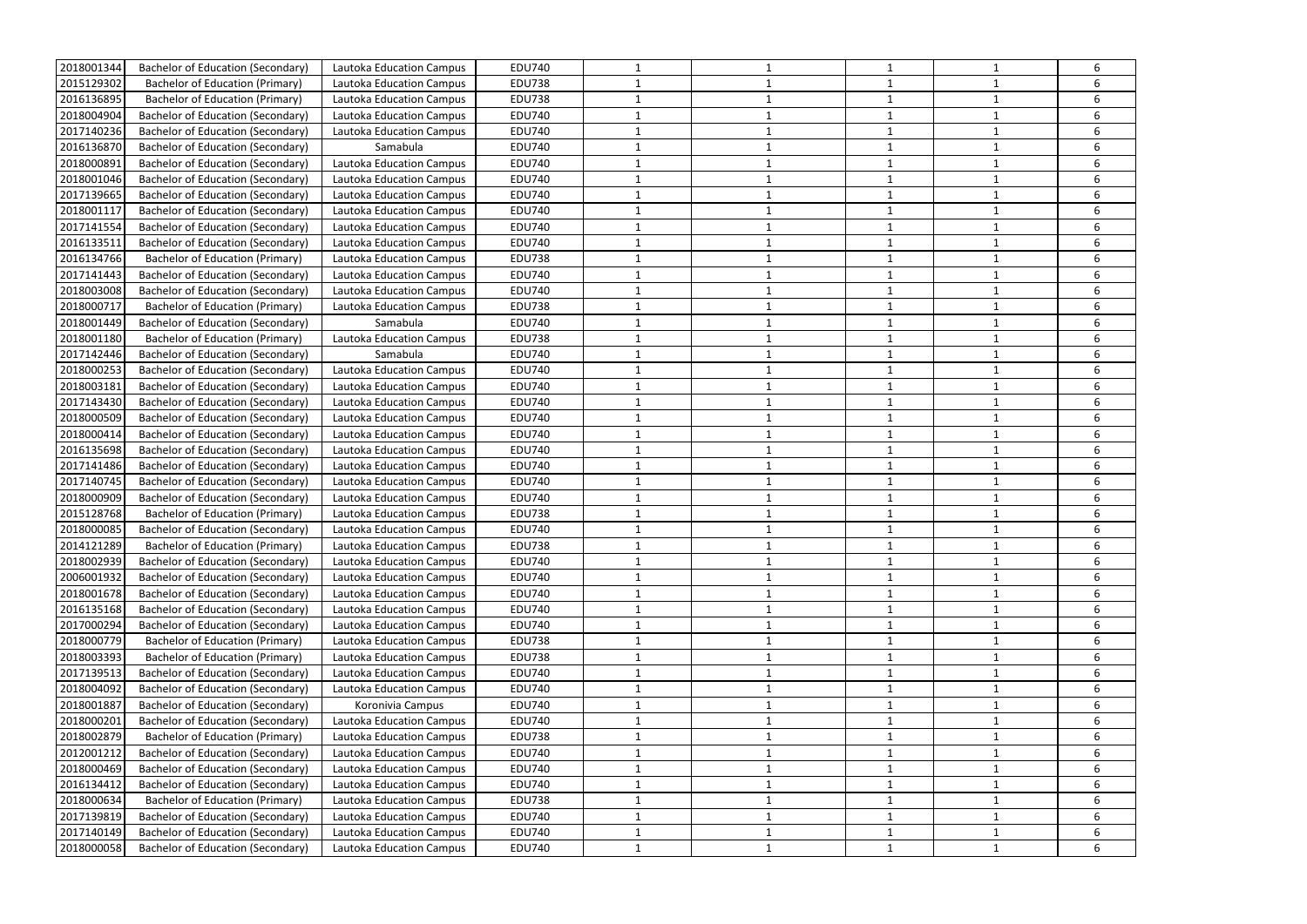| 2017141384 | <b>Bachelor of Education (Primary)</b>   | Lautoka Education Campus        | <b>EDU738</b> |              |   |              |              | 6      |
|------------|------------------------------------------|---------------------------------|---------------|--------------|---|--------------|--------------|--------|
| 2017140321 | <b>Bachelor of Education (Primary)</b>   |                                 | <b>EDU738</b> | 1            |   | 1            |              | 6      |
| 2018000458 |                                          | Lautoka Education Campus        |               |              |   |              |              |        |
|            | <b>Bachelor of Education (Secondary)</b> | Koronivia Campus                | <b>EDU740</b> | 1            |   | $\mathbf{1}$ | -1           | 6<br>6 |
| 2018001886 | <b>Bachelor of Education (Secondary)</b> | Lautoka Education Campus        | <b>EDU740</b> | 1            |   | $\mathbf{1}$ |              |        |
| 2018000639 | <b>Bachelor of Education (Primary)</b>   | Lautoka Education Campus        | <b>EDU738</b> | 1            |   | 1            |              | 6      |
| 2018001763 | <b>Bachelor of Education (Secondary)</b> | Lautoka Education Campus        | <b>EDU740</b> | 1            |   | 1            |              | 6      |
| 2018000992 | Bachelor of Education (Secondary)        | Lautoka Education Campus        | <b>EDU740</b> | 1            |   |              |              | 6      |
| 2018000636 | <b>Bachelor of Education (Secondary)</b> | Lautoka Education Campus        | <b>EDU740</b> | 1            |   | $\mathbf{1}$ |              | 6      |
| 2018000435 | Bachelor of Education (Secondary)        | Lautoka Education Campus        | <b>EDU740</b> | 1            |   | $\mathbf{1}$ | $\mathbf 1$  | 6      |
| 2017141889 | Bachelor of Education (Secondary)        | Lautoka Education Campus        | <b>EDU740</b> | 1            |   | -1           |              | 6      |
| 2016136248 | <b>Bachelor of Education (Primary)</b>   | Lautoka Education Campus        | <b>EDU738</b> | 1            |   | 1            |              | 6      |
| 2016133258 | <b>Bachelor of Education (Primary)</b>   | Lautoka Education Campus        | <b>EDU738</b> | 1            |   | 1            |              | 6      |
| 2015127921 | <b>Bachelor of Education (Secondary)</b> | Koronivia Campus                | <b>EDU740</b> | 1            |   | 1            |              | 6      |
| 2016136774 | <b>Bachelor of Education (Secondary)</b> | Lautoka Education Campus        | <b>EDU740</b> | 1            |   | 1            |              | 6      |
| 2016137701 | <b>Bachelor of Education (Primary)</b>   | Lautoka Education Campus        | <b>EDU738</b> | 1            |   | 1            |              | 6      |
| 2018001230 | <b>Bachelor of Education (Primary)</b>   | Lautoka Education Campus        | <b>EDU738</b> | 1            |   | -1           |              | 6      |
| 2017141001 | <b>Bachelor of Education (Primary)</b>   | Lautoka Education Campus        | <b>EDU738</b> | 1            |   | 1            |              | 6      |
| 2017140043 | <b>Bachelor of Education (Secondary)</b> | Lautoka Education Campus        | <b>EDU740</b> | 1            |   | $\mathbf{1}$ |              | 6      |
| 2018003912 | <b>Bachelor of Education (Secondary)</b> | Lautoka Education Campus        | <b>EDU740</b> | 1            |   |              |              | 6      |
| 2017141035 | <b>Bachelor of Education (Secondary)</b> | Lautoka Education Campus        | <b>EDU740</b> |              |   |              |              | 6      |
| 2016135091 | Bachelor of Education (Secondary)        | Lautoka Education Campus        | <b>EDU740</b> | 1            |   | $\mathbf{1}$ |              | 6      |
| 2018003089 | Bachelor of Education (Secondary)        | Lautoka Education Campus        | <b>EDU740</b> | 1            |   | 1            | -1           | 6      |
| 2018000472 | <b>Bachelor of Education (Secondary)</b> | Lautoka Education Campus        | <b>EDU740</b> | 1            |   | $\mathbf{1}$ |              | 6      |
| 2015130056 | Bachelor of Education (Secondary)        | Lautoka Education Campus        | <b>EDU740</b> | 1            |   | 1            |              | 6      |
| 2017144811 | <b>Bachelor of Education (Primary)</b>   | Lautoka Education Campus        | <b>EDU738</b> | 1            |   | 1            |              | 6      |
| 2017139538 | <b>Bachelor of Education (Primary)</b>   | Lautoka Education Campus        | <b>EDU738</b> | 1            |   |              |              | 6      |
| 2016135705 | <b>Bachelor of Education (Secondary)</b> | Lautoka Education Campus        | <b>EDU740</b> | 1            |   | $\mathbf{1}$ |              | 6      |
| 2018001222 | Bachelor of Education (Secondary)        | Samabula                        | <b>EDU740</b> | 1            |   | -1           |              | 6      |
| 2017143614 | <b>Bachelor of Education (Secondary)</b> | Lautoka Education Campus        | <b>EDU740</b> | 1            |   | 1            | -1           | 6      |
| 2009004384 | <b>Bachelor of Education (Primary)</b>   | Lautoka Education Campus        | <b>EDU738</b> | 1            |   | $\mathbf{1}$ |              | 6      |
| 2018002023 | <b>Bachelor of Education (Secondary)</b> | Lautoka Education Campus        | <b>EDU740</b> |              |   |              |              |        |
| 2017143686 | <b>Bachelor of Education (Primary)</b>   | <b>Lautoka Education Campus</b> | <b>EDU738</b> | $\mathbf{1}$ |   | $\mathbf{1}$ | 1            | 6      |
| 2018002527 | Bachelor of Education (Secondary)        | Lautoka Education Campus        | <b>EDU740</b> | 1            |   |              |              | 6      |
| 2015130595 | Bachelor of Education (Secondary)        | Lautoka Education Campus        | <b>EDU740</b> | 1            |   | $\mathbf{1}$ |              | 6      |
| 2018003054 | Bachelor of Education (Secondary)        | Lautoka Education Campus        | <b>EDU740</b> | $\mathbf{1}$ |   | $\mathbf{1}$ |              | 6      |
| 2016138927 | <b>Bachelor of Education (Primary)</b>   | <b>Lautoka Education Campus</b> | <b>EDU738</b> | 1            |   | 1            |              | 6      |
| 2016138209 | <b>Bachelor of Education (Primary)</b>   | Lautoka Education Campus        | <b>EDU738</b> | $\mathbf{1}$ |   | $\mathbf{1}$ |              | 6      |
| 2018003973 | <b>Bachelor of Education (Secondary)</b> | Lautoka Education Campus        | <b>EDU740</b> | $\mathbf{1}$ |   | $\mathbf{1}$ |              | 6      |
| 2018000345 | <b>Bachelor of Education (Secondary)</b> | Lautoka Education Campus        | <b>EDU740</b> | 1            |   | $\mathbf{1}$ | 1            | 6      |
| 2017139517 | <b>Bachelor of Education (Secondary)</b> | Lautoka Education Campus        | <b>EDU740</b> | 1            |   | $\mathbf{1}$ |              | 6      |
| 2018000255 | <b>Bachelor of Education (Secondary)</b> | Lautoka Education Campus        | <b>EDU740</b> | 1            |   | $\mathbf 1$  |              | 6      |
| 2018001400 | Bachelor of Education (Secondary)        | Samabula                        | <b>EDU740</b> | 1            |   | 1            |              | 6      |
| 2017141083 | <b>Bachelor of Education (Secondary)</b> | Lautoka Education Campus        | <b>EDU740</b> | $\mathbf{1}$ | 1 | $\mathbf{1}$ |              | 6      |
| 2017139670 | <b>Bachelor of Education (Primary)</b>   | Lautoka Education Campus        | <b>EDU738</b> | $\mathbf{1}$ |   | $\mathbf{1}$ | $\mathbf{1}$ | 6      |
| 2018000123 | <b>Bachelor of Education (Secondary)</b> | Lautoka Education Campus        | <b>EDU740</b> | 1            |   | $\mathbf{1}$ |              | 6      |
| 2017000715 | <b>Bachelor of Education (Primary)</b>   | Lautoka Education Campus        | <b>EDU738</b> | 1            |   | $\mathbf{1}$ | 1            | 6      |
| 2018000713 | <b>Bachelor of Education (Primary)</b>   | Lautoka Education Campus        | <b>EDU738</b> | $\mathbf 1$  |   | $\mathbf{1}$ |              | 6      |
| 2018001883 | <b>Bachelor of Education (Secondary)</b> | Lautoka Education Campus        | <b>EDU740</b> | $\mathbf{1}$ |   | $\mathbf{1}$ | $\mathbf{1}$ | 6      |
| 2018002649 | <b>Bachelor of Education (Secondary)</b> | Lautoka Education Campus        | <b>EDU740</b> | 1            |   | $\mathbf{1}$ | $\mathbf{1}$ | 6      |
| 2018000216 | Bachelor of Education (Secondary)        | Lautoka Education Campus        | <b>EDU740</b> | $\mathbf{1}$ | 1 | $\mathbf{1}$ | $\mathbf{1}$ | 6      |
|            |                                          |                                 |               |              |   |              |              |        |